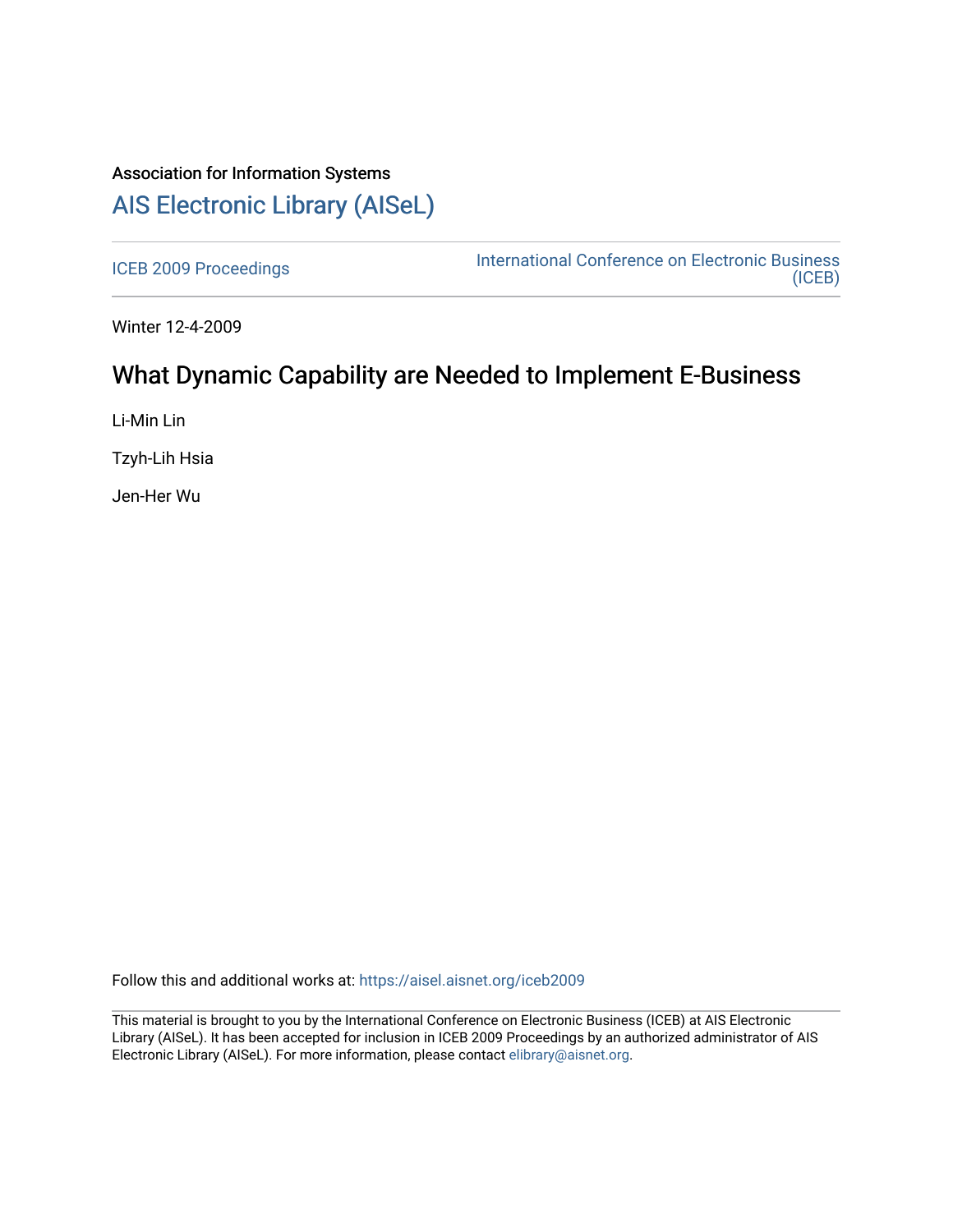# **WHAT DYNAMIC CAPABILITY ARE NEEDED TO IMPLEMENT E-BUSINESS?**

Li-Min Lin, Tzyh-Lih Hsia, Jen-Her Wu

Department of Nursing, Mei-Ho Institute of Technology, Taiwan Department of Information Management, Chinese Naval Academy, Taiwan

Department of Information Management National Sun Yat-Sen University, Kaohsiung,

Taiwan

x3213@meiho.edu.tw, boundy@cna.edu.tw,jhwu@mis.nsysu.edu.tw

# **Abstract**

The study focuses on what capabilities are needed to implement electronic business (E-Business) successfully. We utilize an E-business innovation model to analyse the key differences in both business technology and business model dimensions between brick-and-mortar business and E-Business. The results indicate that the nature of the innovation from brick-and-mortar business to E-business is a radical change for the incumbents. A set of dynamic capabilities of exploiting and implementing E-business is identified. These results provide great insight for practitioners and scholars for enhancing their understanding of E-business innovation and provide guidelines to help incumbents adapt to new E-business applications.

**Keywords:** E-business, Dynamic capabilities, E-business innovation, E-commerce

# **Introduction**

Over the past decade, rapid developments in information and communication technologies such as the Internet and mobile computing have substantially changed the landscape of both the established and emerging commercial world. In the digital world, electronic business (E-business) is being used in innovative ways that involves inter-organizational process digitization and integrates E-commerce technologies, business modeling and information exchanges among the collaborative stakeholders. Today, it has been a promising solution to improve the efficiency and quality of business operations and has been receiving significant attention of business practitioners. In fact, several innovative E-business applications, such as enterprise resource planning (ERP), supply chain management (SCM), and customer relationships management (CRM), have dominated the applications of business information system now.

However, E-business is not just suturing on an E-commerce appendage to the body corporate [1], but also innovating in servicing customers,

collaborating with supply chain partners, and offering new products or services to expand business area [2]. The implementation of E-business will change the way of doing business and transform the existing business operations. Zhuang [3] argued the E-business enabled change as "E-business innovation".

E-business innovation will alter the existing capabilities of the incumbent businesses. From dynamic capability perspective [4], in order to cope with the E-business innovation, the incumbents need to evaluate E-business-enabled changes in business technology and business model and concern with the extent to which they will meet capability gaps in the change. Then, it is necessary to identify and dispose the organizational capabilities to match the requirements of implementing E-business successfully. To this end, the incumbents must understand the significant differences in nature of technology and business model in the transformation from traditional business to E-business. Possessing the understanding is crucial for identifying core capabilities that implement E-business and match the requirements of exploiting E-business innovation [5]. Therefore, this study applies E-commerce innovation model [6], with a secondary data analysis and comparative analysis to analyze the differences in business technology and business model, so as to identify the core capabilities for E-business implementation.

The remainder of this paper is organized as follows. First, we briefly describe the concept of E-business innovation and introduce the E-business innovation model. Second, we analyze the key differences in technology and business model dimensions between brick-and-mortar business and E-business. Third, we analyze and identify the specific capabilities necessary to leverage the E-business innovation. The last section concludes with a summary that discusses the implications for exploiting E-business innovation.

# **E-Business Innovation The Evolution of Business maturity in managing IT**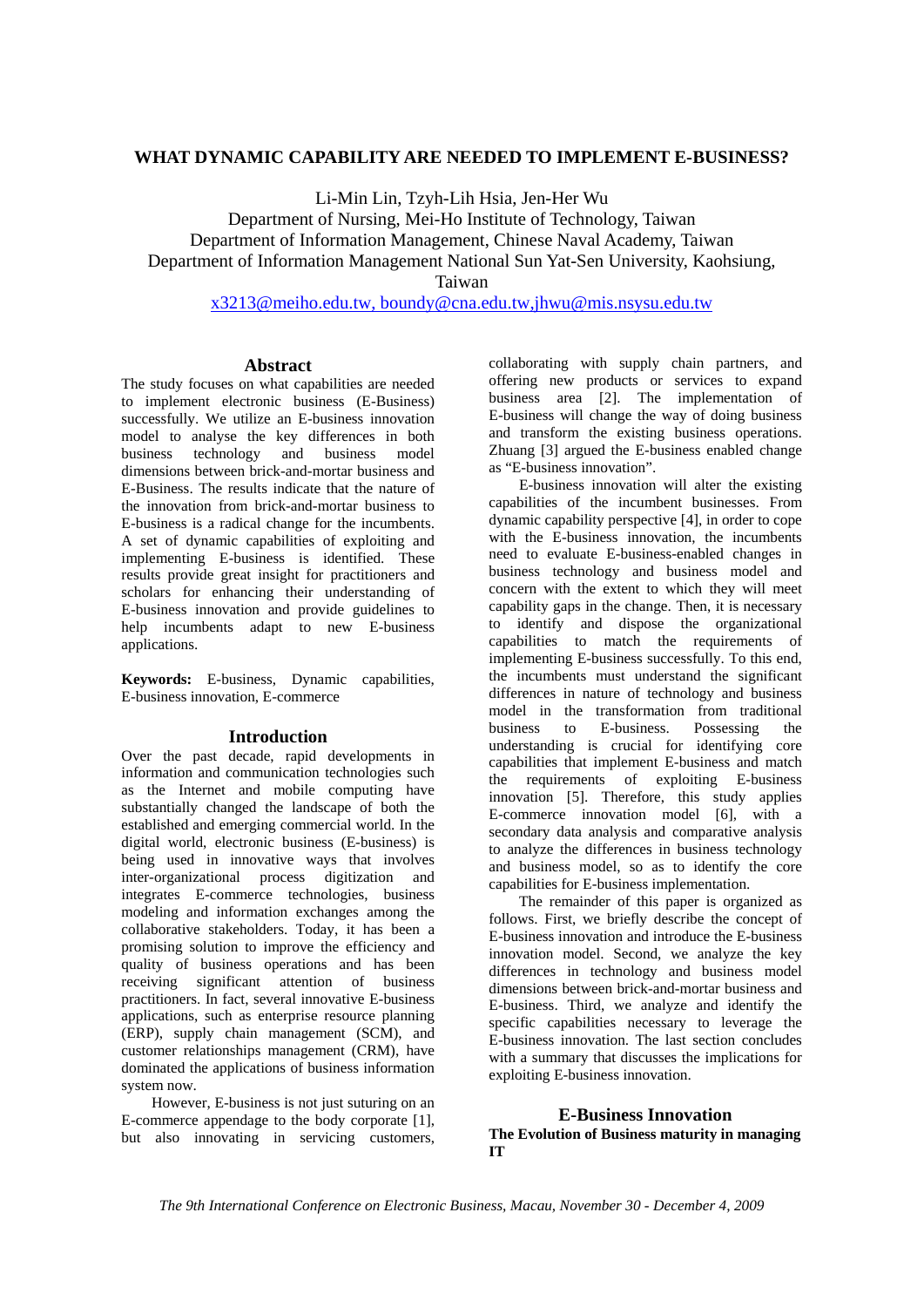Today's enterprise has evolved to the point where its goal to explore and exploit the business opportunities with information technology (IT). In digital era, organizations have embraced E-business to achieve a high degree of integration and performance by increasing the business maturity in managing new IT. Willcocks et al. [7] proposes an evolutionary growth model to elucidate the path an organization can take in evolving its IS capabilities and maturing its ability to manage and source IT, as shown in Figure 1. It indicates an evolutionary process (passing through delivery, reorientation, and reorganization phases) according to an organization's business maturity in managing IT. For businesses to succeed in IT exploitation at different phases they must acquire and focus new sets of information system (IS) capability over time and their CIOs must have different emphasis in roles. Hoque et al. [8] also identified the three states of alignment, synchronization, and convergence to demonstrate different business maturity in managing IT. Similarity, the enterprise architecture maturity stages model identifies four stages are: business silos; standardized technology, rationalized technology, and business modularity to indicate an organization's progress in using IT strategically [9]. Each stage incrementally increases the strategic value of IT and enhances business effectiveness. **Figure 1: The evolution of business maturity in** 



As E-commerce technologies grow, new E-business applications will soon follow. Over the past decade, we have witnessed the intense progression of E-business applications has substantially changed the landscape of business. More and more businesses adopt new E-business applications to integrating business information and business processes internally or externally. However, the adoption of new E-business applications often transforms the current business operations and stimulates organizational changes [10]. In the E-business enabled innovation, the

incumbents need to mature its ability to use new E-business technology and reinvent their business models.

#### **Categories of E-Business Innovation**

Damanpour [11] defined an innovation as adoption of an internally generated of purchased device, system, policy, program, process, product, or service that is new to the adopting organization. The elements of this definition are embedded in E-business. E-business is defined as the key business operations of an organization are carried out through the use of information and Internet technology. It is an inter-organizational IS that integrates IT and business model and allows the various participating stakeholders to exchange information about commercial offerings. Essentially, E-business is also an innovative inter-organizational application of business technology. It implies the important characteristics of the definition an innovation [11]. Moreover, when E-business is introduced into a firm, it requires new technologies such as computer hardware, networking, software applications, and policies for conducting business transactions and safeguarding confidential information. Thus, the implementation of E-business will transform the incumbents' business technology applications and business model. It implies the important characteristics of the definition an innovation[11].

Understanding the nature of an IT-enabled innovation is a crucial first step in managing the changes associated with the innovation [10]. To comprehend E-business innovatively, it is necessary to understand the attributes of E-business innovation [12]. Barua et al. [13] argued that the E-business drivers include three distinct but related areas: IT applications, business model (processes), and the partnerships with customers and suppliers. In fact, the implementation of E-business involves business technology upgrade, business reorganization, business model reinvention, supply chain reconfiguration. Moreover, the collaboration of a firm's suppliers, customers, and strategic partners can play important role in E-business innovation. Thus, E-business innovation can be characterized as both technical and business innovation in terms of inter-organizational focus.

E-business innovation can be conceptualized as a net-enabled organizational innovation arising from new business technology. By drawing upon Wu and Hsia's [6] E-commerce hypercube innovation model, we propose a three-dimensional E-business innovation model, shown in Figure 2, to analyze the typology of E-business innovation. The model suggests the overall domain of E-business innovation is made up of three principal constructs:

*The 9th International Conference on Electronic Business, Macau, November 30 - December 4, 2009*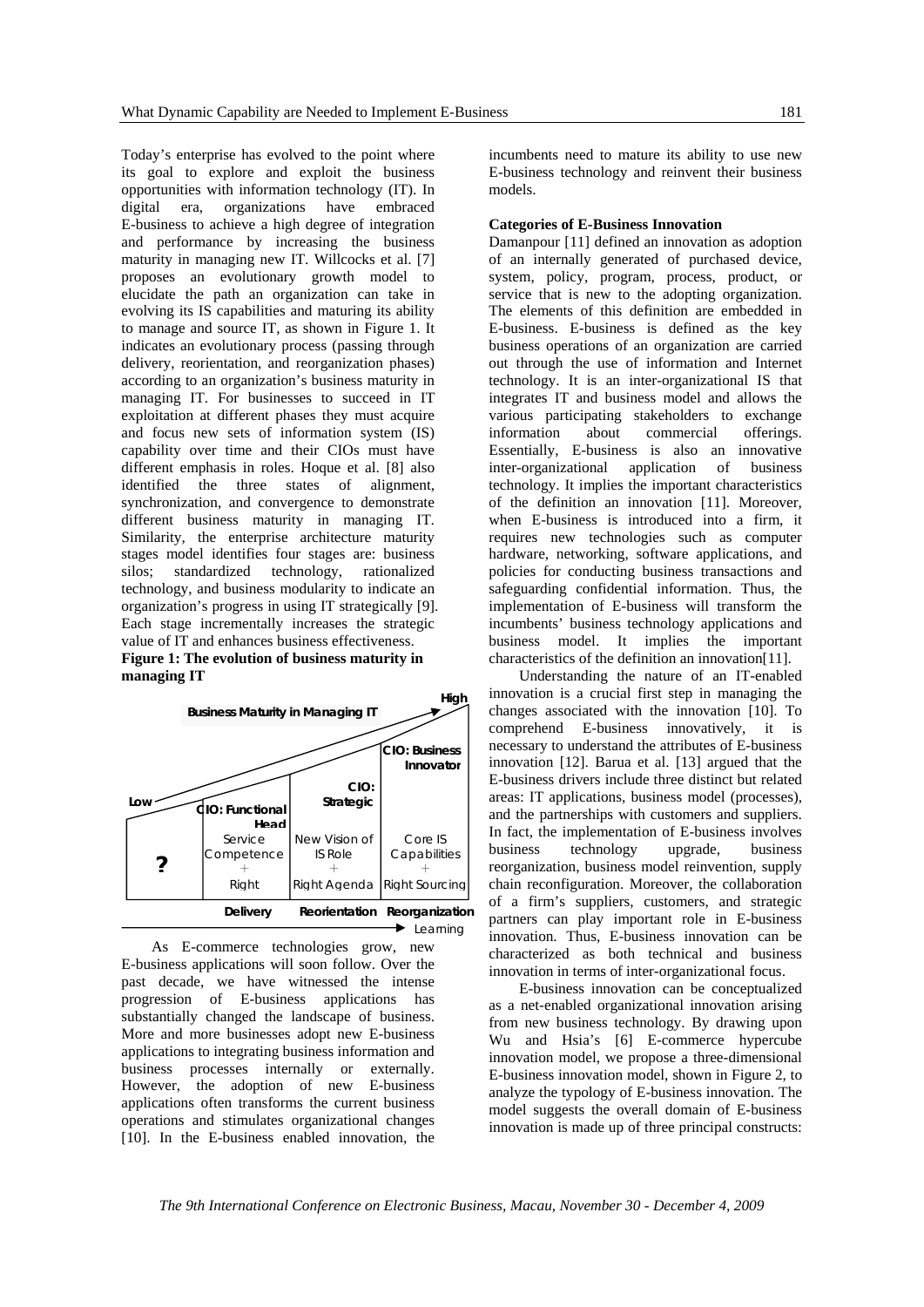business technology, business model, and collaborators.

## **Figure 2. E-business innovation mode**

The taxonomic model considers that an E-business innovation can be described in terms of its changes in business technology and business model. The changes of E-business innovation can be categorized into four types: incremental, modular, architectural, and radical depending on the extent to which the innovation impacts the existing business technology and business model. An E-business innovation is incremental if it conserves the existing business technology and business model; modular if it destroys business technology but conserves the **l** 



business model, architectural if it destroys the business model but preserves the business technology, and radical if both business technology and business model become obsolete.

Business technology is defined as the application of IT to deliver a products or services and automate a business operation [8]. In E-business environment, the three key domains about business technology generally include: IS integration, process integration, and digital services [5] [14][15]. Here, IS integration refers to the degree to which a firm has established IT infrastructure for the consistent and high-velocity transfer of information within and across its boundaries. Process integration refers to the degree of a firm has integrating the flow of information, materials, and finance with its partners by using IT [15]. Digital services refer to the degree of digitization of a firm's business operations and transactions executed with its partners and online services. These components are further divided into several elements for comparison described as:

 $IS$  integration  $-$  consisting of IT infrastructure, business applications and data consistency.

Process integration - consisting of information flow, logistic flow, and financial flow.

Digital services - consisting of operational service, transaction mechanism and security.

A business model is a coherent framework that converts the business technologies through markets into business value [16]. A business model is often used to describe the key elements of a given business. Johnson et al. [17] argued that a business model consists of four interlocking elements: customer value proposition, profit formula, key resources, and key processes taken together, create and deliver value. Afuah and Tucci [18] proposed a set of elements of Internet business model, including profit site, customer value, scope, pricing, revenue sources, implementation, capabilities, and sustainability. Based on the aforementioned literature, the functions of a business model are to: articulate the customer value proposition; distinguish a market segment; estimate the cost structure; assess the profit potential; identify the structure of the value network within the bank needed to collaborate with their customers and other stakeholders. We therefore define the components of a business model, including value proposition, market segment, cost structure, profit potential, and value configuration. Furthermore, in E-business environment, a company needs to work with other collaborators such as suppliers, customers, and strategic partners. Thus, the model presents the collaborators dimension specially to indicate the three key stakeholders.

## **Dynamic Capabilities Perspective**

To cope with rapid changes of business environment, a firm must constantly reconfigure, gain, and dispose organizational capabilities and resources to match the requirements of a changing environment [4]. The ability to recognize and identify a firm's new market opportunities, determine their potential strategic importance, and renew its competencies is called "dynamic capabilities." Dynamic capabilities vary with environment dynamism. That is, the capabilities are essentially change-oriented capabilities that help the firm redeploy its resources and renew its competences to sustain competitive advantages and to achieve congruence with the shifting business environment. However, the development of dynamic capabilities reflects an organizational ability to cope with the change in a timely way.

Dynamic capabilities perspective (DCP) has been applied for the E-business domain. For instance, Rindova and Kotha [19] employed the concept of dynamic capabilities to examine how the organizational form, function, and competitive advantage of E-business dynamically coevolved.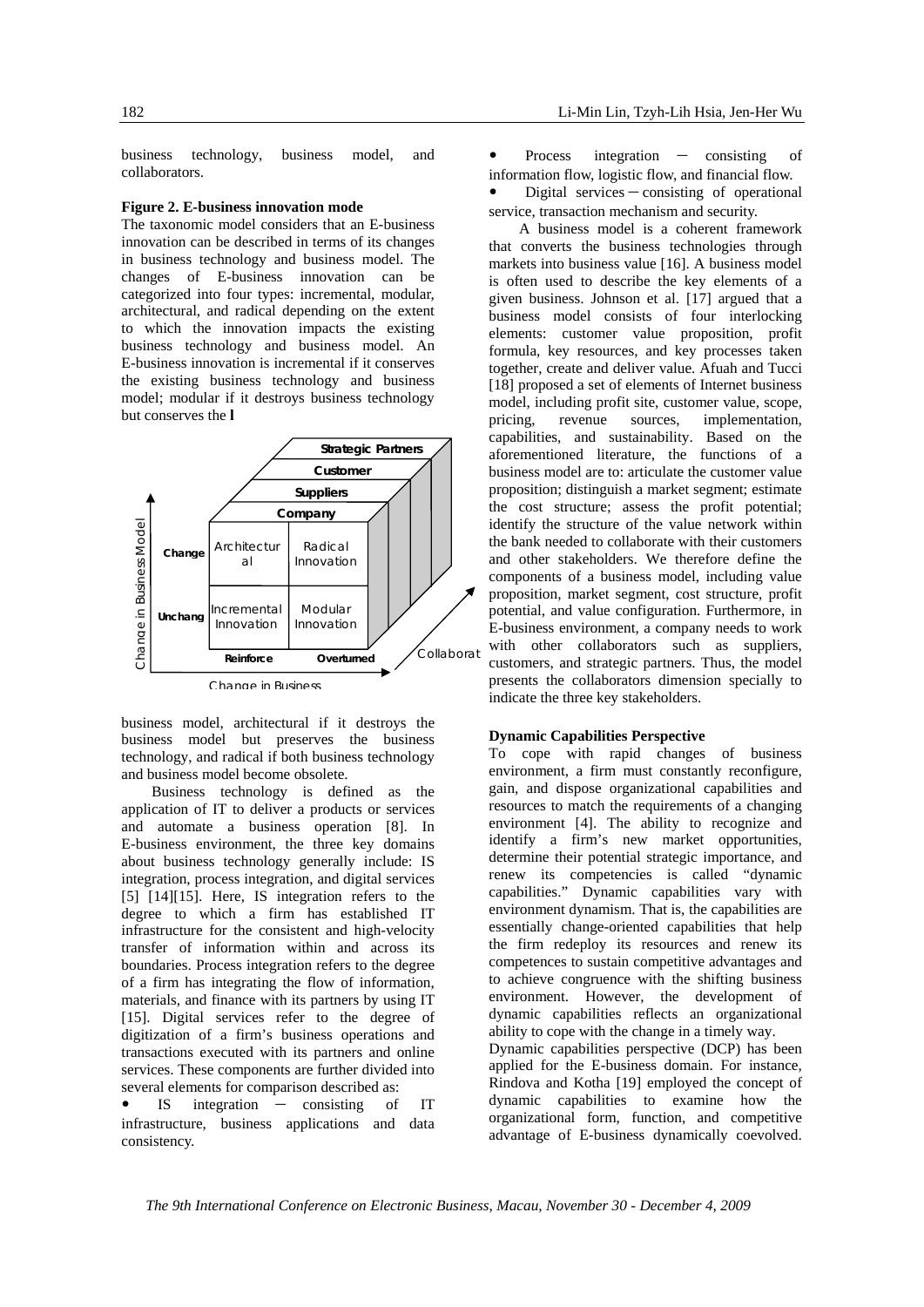Daniel and Wilson [20] identified eight dynamic capabilities that are necessary for E-business transformation and proposed practices in developing these capabilities that are both effective and common across firms. Dynamic capabilities can be beneficially applied for understanding core capabilities that are necessary for implementing E-business in a dynamic E-commerce environment. Wheeler [21] proposes the Net-Enabled Business Innovation Cycle (NEBIC) model for measuring, predicting, and understanding a net-enabled organization's ability to create customer value through the use of innovative IT. This approach incorporates both variance and process views of net-enabled business innovation and defines four essential capabilities: choosing new IT, matching economic opportunities with technology, executing business innovation for growth, and accessing customer value for net-enabled business innovation that creates customer value. The strengths or weaknesses of these capabilities can be used to predict the firm's ability to create value for the net-enabled business innovation.

## **Analysis of E-Business Innovation**

To further understand the nature of E-business innovation, we propose an E-business innovation model (see Figure 2) by using secondary data analysis to evaluate and analyze differences in two dimensions: business technology and business model and then explores the dynamic capabilities for implementing E-business innovation.

#### **Changes in Business Technology**

Initially, to understand the transformation from brick-and-mortar business to E-business in terms of business technology, we analysis the key differences in the dimensions such as IS integration, process integration, and digital services, considered in the previous section, based on an analysis of the extant literatures. Table 1 summarizes the major variations relating to each of these dimensions **dimension** 

The history of business automation records the shifts in the IT-infrastructure from mainframe, to PCs, to client/server, before the emergence of the Internet. These IT-architectures are embodied in desktop computing and wired networking architecture, which is supported by proprietary electronic network implemented by private third party. In the past, the business networking is largely based on the wide area network (WAN) architecture. Traditional online transaction systems, conducted with the use of IT centering on electronic data interchange (EDI) over proprietary value-added networks (VANs) that are established by vendors to deliver services over and above those of common carriers. The EDI is generally an industrial standard that provided the data exchange

| Elements                   | Brick-and-mortar                    | E-business                                        |
|----------------------------|-------------------------------------|---------------------------------------------------|
|                            | business                            |                                                   |
|                            |                                     |                                                   |
| <b>IS</b> Integration      |                                     |                                                   |
| IТ                         | 1. Desktop computing                | 1. Web-based and mobile                           |
| infrastructure             | 2. Isolated network                 | computing                                         |
|                            | architecture                        | 2. Open network                                   |
|                            | 3. Proprietary                      | architecture                                      |
|                            | networking: WAN,                    | 3. Internet networking:                           |
|                            | and VAN                             | Intranet and Extranet                             |
|                            | 4. Quarantined                      | 4. Multimedia transmission                        |
|                            | bandwidth                           | 5. Abundant bandwidth                             |
|                            | 5. Regional EDI                     | 6. Unified Standard:                              |
|                            | Standards:                          | TCP/IP                                            |
|                            | UN/EDIFACT,                         |                                                   |
| <b>Business</b>            | ANSI X12<br>1. Functional           | 1. Cross-functional                               |
| application                | information                         | information system                                |
|                            | systems                             | integration                                       |
|                            | 2. Support internal                 | 2. Dominate                                       |
|                            | business operations                 | inter-organization                                |
|                            | 3. Transaction                      | business operations                               |
|                            | processing oriented                 | 3. Information and strategy                       |
|                            |                                     | oriented                                          |
|                            |                                     | 4. E-business applications:                       |
|                            |                                     | ERP, SCM, or CRM                                  |
| Data                       | 1. Disparate data                   | 1. Standardized data                              |
| consistency                | formats                             | formats                                           |
|                            | 2. Heterogeneous and                | 2. Integrated database                            |
|                            | fragmented                          | systems                                           |
|                            | database systems                    |                                                   |
| <b>Process Integration</b> |                                     |                                                   |
| Information                | 1. Information is a                 | 1. Information is a strategic                     |
| flow                       | supporting role in                  | role in value chain                               |
|                            | value chain                         | 2. Operational, tactical,                         |
|                            | 2. Operational                      | strategic information                             |
|                            | information sharing                 | sharing                                           |
|                            | 3. Information<br>transmission in a | 3. Information transmission                       |
|                            | firm                                | across the supply chain.<br>4. Information flow   |
|                            | 4. Combination of                   | integration                                       |
|                            | paper-based                         |                                                   |
|                            | information and                     |                                                   |
|                            | electronic                          |                                                   |
|                            | information                         |                                                   |
| Logistic flow              | 1. Logistic flow of                 | 1. Logistic flow of                               |
|                            | marketplace                         | marketplace and                                   |
|                            | 2. Mainly physical                  | marketspace                                       |
|                            | products and                        | 2. Integrated logistic flow                       |
|                            | distribution                        | 3. Multichannel distribution                      |
|                            | networks                            | networks                                          |
| Financial                  | 1. Cash flow of                     | 1. Financial flow of virtual                      |
| flow                       | physical payment                    | payment                                           |
|                            | 2. Mainly cash,                     | 2. Electronic transaction                         |
|                            | invoices, credit<br>terms, and      | and payment<br>3. Integrated financial            |
|                            | accounts.                           | information                                       |
|                            |                                     |                                                   |
| <b>Digital Services</b>    |                                     |                                                   |
| Operational<br>services    | 1. Physical operation<br>activities | 1. Click-and-mortar                               |
|                            | 2. Physical supply                  | operation activities                              |
|                            | chain                               | 2. Virtual supply chain<br>3. Electronic material |
|                            | 3. Paper-based                      | requisition and order                             |
|                            | material requisition                | management                                        |
|                            | and order                           | 4. Multiple distribution                          |
|                            | management                          | channels                                          |
|                            | 4. Physical                         | 5. Serve online customers                         |
|                            | distribution channel                | simultaneously                                    |
|                            | 5. Physical contact or              |                                                   |
|                            | phone services                      |                                                   |
| Transaction                | 1. Paper-based or EDI               | 1. Online transaction                             |
| mechanism                  | contract                            | 2. Anywhere-anytime                               |
|                            | 2. Over-the-counter                 | 3. Virtual player, processes,                     |
|                            | 3. Physical players,                | or payments                                       |
|                            | processes, or                       | 4. Overcome geographic or                         |
|                            | payments                            | time limitations                                  |
|                            | 4. Location and time                |                                                   |
|                            | critical                            |                                                   |

of standardized electronic transaction documents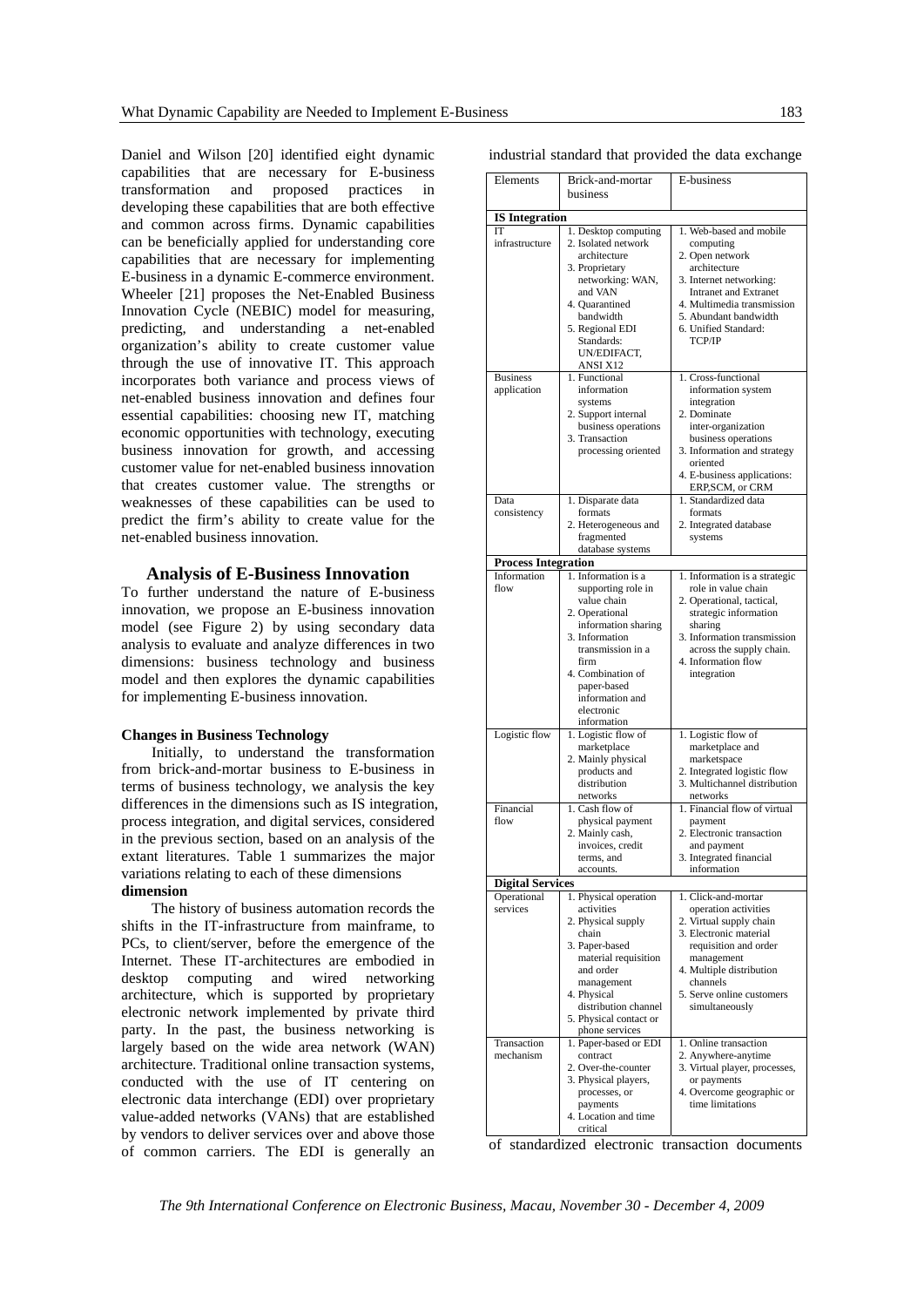and data. In contrast with the Internet, the VANs provide higher security features and quarantined bandwidth. The centralized control architecture limits the interoperability of linking additional networks and integration of heterogeneous IS applications. Moreover, the vast majority of traditional IS applications are meant to support transaction functions within firms and do not provide much information because of limited bandwidth, platform dependency, and data inconsistency [22].

Thus far, E-business systems are based on web-based and mobile platforms over wired or wireless networks, which are supported by TCP/IP protocol. By relying on the open network and standardized protocol, the Internet provides an interoperable and worldwide networking model. Contrary to the limited bandwidth of the private network, the capacity of public Internet is abundant and nearly free. The World Wide Web (WWW) can support the transmission of multimedia data. Based on the platform, the E-business applications can be characterized as intense multimedia systems. They are frequently inter-organizational systems that must integrate with existing legacy transaction processing systems within a company and often need to connect with their suppliers, customers, and business partners. Developing E-business applications therefore require a combination of new skills such as content, online service, and user interface design together with web-based IS development techniques [23].

# **Table 1 Difference in business technology**

The mechanisms of conducting secure transactions are important for inter-organizational transaction. Traditional business transaction processes mainly involve physical players, processes, and payments. In contrast, E-business is a new channel of integrating physical and virtual transaction activities via the Internet or mobile networks. It constructs an alternative channel by which customers can easily make a transaction anywhere-anytime and reduce their needs for intermediaries. Given the open nature of Internet, security is likely to emerge as the biggest concern among the business stakeholders [13]. Thus far, several well-developed digital transaction mechanisms and online payment systems have been developed to support the digital channel. For instance, the new generation of payment systems (e.g. electronic funds transfer networks) can be introduced to simplify use of cross-border transactions by global standardization. The typical security schema of e-business includes the encryption, firewall, and a certification of the firm's server to prevent another masquerading. Now, the popular security protocols include Secure

Socket Layer (SSL), Secure Electronic Transaction (SET), Wireless Transport Layer (WTL), and wireless Public Key Security (PKS) [24].

Over the past years, business operation has already been migrating customers from physical activities to online services. The nature of the former mainly focuses on internal activities such as transactional and administrative functions that allow firms to perform routine operations and to conduct transactions. In contrast, E-business is a click-and-mortar service channel whose utilization must be maximized, and is an interface to the customer base whose usage should enable customer s and partners relationship management [25]. Thus, E-business should be utilized as an integrated service channel that not only focuses on transactional and administrative services but also supports more informational services [26]. For instance, a company could share and distribute inter-organizational information, business intelligence, and other value-added services to partners in the supply chain by using E-business. Besides, it can use CRM systems to offer recommendations based on past transaction profile or customer interaction and tailor the services to the customers. In E-business environment, the collaborators have full access to business and customer information, and needs no longer to rely on the traditional communication services.

# **Change in Business Model**

Every successful company already operates according to an effective business model [17]. Business model is the method by which a company develops and uses its resources to offer its customers better value and to make profit [18]. It is also a mediating framework between new technologies and business value [16]. A good business model provides the answers for: Who is the customer? What does the customer value? How do we make money in this business? How can we give value to customers at a proper cost? The elements of a business model include value proposition, market segment, cost structure, profit potential, and value configuration [6][18]. The differences in the five elements of a business model -customer value proposition, profit formula, key resources and key processes – between brick-and-mortar business and E-business are independently analyzed in this section. Table 2 summarizes the key differences relating to each of these elements.

**Table 2 Differences in the business model dimension** 

| ---------------- |                  |                          |
|------------------|------------------|--------------------------|
| Elements         | Brick-and-mortar | E-business               |
|                  | <b>business</b>  |                          |
| Value            | 1. Localization  | 1. Efficiency: low cost. |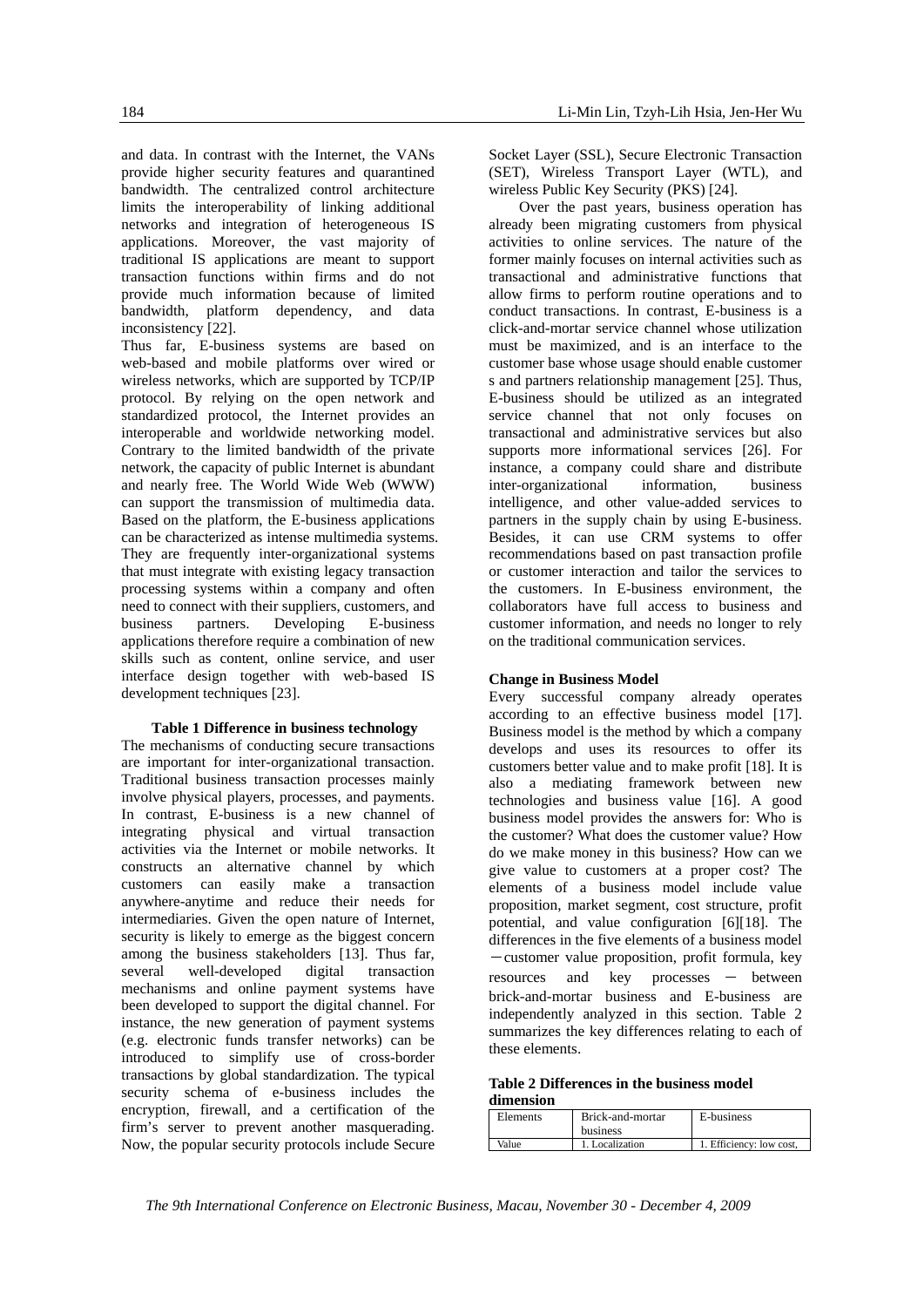| Proposition           | 2. Safe transaction<br>3. High quality of<br>service<br>4. Fast distribution of<br>physical product | high speed, fast, and<br>product/service<br>variety<br>2. Convenience:<br>flexible and<br>around-the-clock<br>shopping time and<br>across organizational<br>and geographic<br>boundaries<br>3. Customized services<br>4. Supply chain<br>extension |
|-----------------------|-----------------------------------------------------------------------------------------------------|----------------------------------------------------------------------------------------------------------------------------------------------------------------------------------------------------------------------------------------------------|
| Market                | 1. Marketplace                                                                                      | 1. Marketplace and                                                                                                                                                                                                                                 |
| Segment               | 2. Local market                                                                                     | Marketspace                                                                                                                                                                                                                                        |
|                       |                                                                                                     | 2. Universal market                                                                                                                                                                                                                                |
| <b>Cost Structure</b> | 1. Higher asset cost                                                                                | 1. Lower shelf space                                                                                                                                                                                                                               |
|                       | 2. Higher human cost                                                                                | cost and community                                                                                                                                                                                                                                 |
|                       | 3. Higher transaction                                                                               | creation and                                                                                                                                                                                                                                       |
|                       | cost                                                                                                | maintenance cost                                                                                                                                                                                                                                   |
|                       |                                                                                                     | 2. Higher IT                                                                                                                                                                                                                                       |
|                       |                                                                                                     | infrastructure                                                                                                                                                                                                                                     |
|                       |                                                                                                     | investment cost                                                                                                                                                                                                                                    |
|                       |                                                                                                     | 3. Higher risk cost                                                                                                                                                                                                                                |
|                       |                                                                                                     | 4. Low distribution cost                                                                                                                                                                                                                           |
|                       |                                                                                                     | for digital products                                                                                                                                                                                                                               |
| Profit Potential      | 1. Economics of scale                                                                               | 1. Business process                                                                                                                                                                                                                                |
|                       | 2. Capacity utilization                                                                             | reengineering                                                                                                                                                                                                                                      |
|                       | 3. Operational                                                                                      | 2. Digital products and                                                                                                                                                                                                                            |
|                       | efficiency                                                                                          | services                                                                                                                                                                                                                                           |
|                       |                                                                                                     | 3. Information                                                                                                                                                                                                                                     |
|                       |                                                                                                     | utilization                                                                                                                                                                                                                                        |
|                       |                                                                                                     | 4. Value chain                                                                                                                                                                                                                                     |
|                       |                                                                                                     | reconfiguration                                                                                                                                                                                                                                    |
| Value                 | Physical supply                                                                                     | 1. Integration of                                                                                                                                                                                                                                  |
| Configuration         | chain                                                                                               | physical and virtual                                                                                                                                                                                                                               |
|                       |                                                                                                     | supply chain                                                                                                                                                                                                                                       |
|                       |                                                                                                     | 2. Information-centric                                                                                                                                                                                                                             |
|                       |                                                                                                     | business                                                                                                                                                                                                                                           |
|                       |                                                                                                     | collaboration                                                                                                                                                                                                                                      |
|                       |                                                                                                     | 3. Members sometimes                                                                                                                                                                                                                               |
|                       |                                                                                                     | is temporary                                                                                                                                                                                                                                       |
|                       |                                                                                                     | assembly                                                                                                                                                                                                                                           |

Brick-and-mortar business needs to establish a physical channel presence in a geographical location in order to serve local customers there. The outlet is more effectively serve customers with lower IT awareness and acceptance. Therefore, brick-and -mortar business is better able to build consumers' trust because of their physical presence in the markets they serve. It has realized the value arising out of reduced transaction risks and improved trust.

E-business channel eliminates physical and geographic boundaries and time limitations of bricks-and-mortar business. It provides consumers with convenience—time-saving and high speed $$ services online. Customers should be able to access rich information and services via the Internet. Such convenience has three potential impacts. First it may result in an information asymmetry where the partners share more business information. Second, it is possible that an information transparency may result in a online service channel in virtual world [27]. In addition, E-business can be utilized as a click-and-mortar channel to develop long-term customer and partner relationships through ready access to a broad and increasing array of products, services and low-cost financial shopping, rapid

response to market inquires, and customized product or service innovation [25]. Consequently, the integrated channel may extend the existing supply chain and market. We sum up that E-business realizes these value propositions: efficiency, convenience, customization, and supply chain extension [15].

The market segment refers to the market scope to which the value should be offered. The market scope and customer base of brick-and-mortar business is restricted within local marketplace. E-business is a new marketspace, so the market segment of geographic business and E-business are quite different. To exploit the new marketspace and increase the existing market share, the incumbents must seek to capture the potential customers and strategic partners as early as possible. The cost structure of brick-and-mortar business and E-business operation is different. E-business is driven largely by the prospects of operating costs minimization and operating revenue maximization [13]. In contrast to traditional business, E-business is efficiency and it handles business operations and transactions automatically, without being weighed down by bulky documents. Thus, the use of E-business has the potential for order-of-magnitude reductions to the cost of processing and transmitting information [28]. E-business allows firms to link directly to customers and partners online, thereby significantly reducing transaction, labor, promotion, and service costs. In the brick-and-mortar business context, firms receive their revenues sources directly from operational efficiency, capacity utilization, and economics of scale. It is apparent that many firms are motivated to implement E-business by forces relating to the maximization of the earning through increased market scope and improved customer relationship due to product delivery convenience and service customization [7].

The value configuration describes the position of a company within the industry linking suppliers, customers, and partners [18]. In the brick-and-mortar business context, companies collaborate with their business stakeholders via physical supply chain. In contrast, E-business has blurred the geographic and physical boundaries between companies and their stakeholders and form an integrated supply chain [15]. The integration of virtual and physical supply chain will intensify the scope of competitive environments and the complexity of inter-organizational business involving various stakeholders.

# **Development of E-Business dynamic capabilities**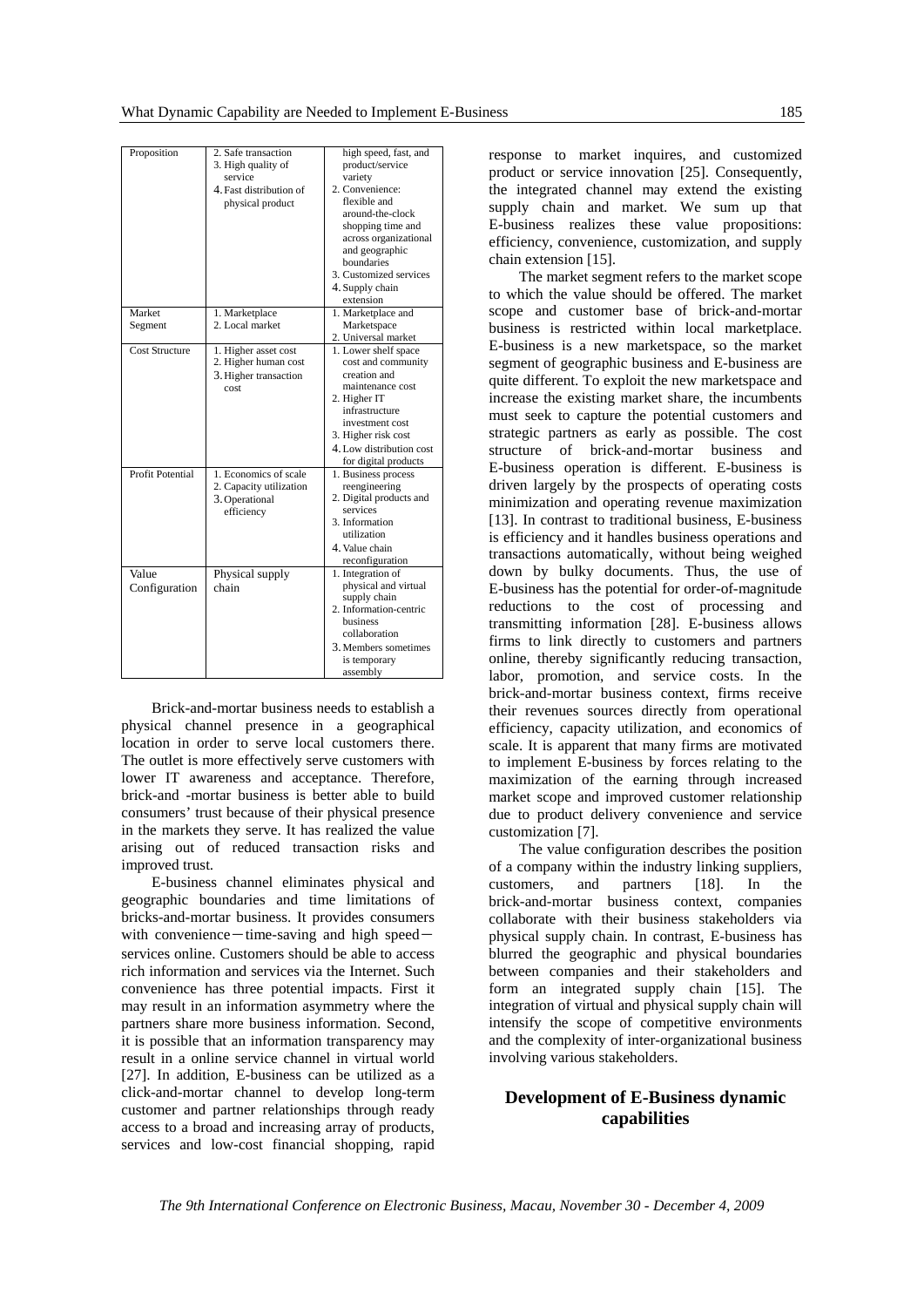The results of comparative analysis manifests pronounced variations in business technology and business model between brick-and-mortar business and E-business. The variations raise a number of changes in IS integration, process integration, digital service offerings, and business model and lead to a radical overhaul of the way of doing business. Accordingly, the capabilities that underpin the organizational ability to successfully implement E-business relate to three generic capability domains: business technology, business management, and collaboration. These capabilities combine, along with the business practices, to form the dynamic capabilities of exploiting E-business. Based on the results of aforementioned comparative analysis, we identify eleven core dynamic capabilities through the reviewed extant literatures about IS capabilities, observation, and discussions with E-business practitioners.

From technological perspective, the core business technology capabilities include planning new IT-infrastructure, integrating IS applications, sharing value-added information, enhancing information security (as shown in Table 3).

## **Table 3 Dynamic Capabilities of Business Technology**

| <b>Changes in E-business</b>                                                                                                                           | of<br>Dynamic capabilities<br>business technology |
|--------------------------------------------------------------------------------------------------------------------------------------------------------|---------------------------------------------------|
| The IT infrastructures of the<br>E-business are significantly<br>different from those of bricks<br>and mortar.                                         | Planning new IT infrastructure.                   |
| Effectively integrating<br>inter-organizational<br><b>IS</b><br>applications is critical for<br>successful e-business<br>and<br>real-time information. | Integrating IS applications.                      |
| E-business should create and<br>share physical information and<br>virtual information for data<br>consistency.                                         | Sharing value-added<br>information.               |
| Data transformation<br>and<br>transactions are conveyed over<br>public Internet.                                                                       | information<br>Protecting<br>security             |

# **Planning new IT infrastructures**

This capability refers to the ability to plan, deploy, and develop new IT infrastructures and information systems for e-business. This capability is important because most companies may not do all investments regarding e-business immediately. Thus, a company may need to properly plan the e-business investments based on the bottom line [29]. There are some important issues for planning new IT infrastructure, such as the timing, context and focus of information technology investments.

# **Integrating IS applications**

Although E-business can create many benefits for organizations, none of the benefits are achievable unless various cross-functional ISs within an

organization and across organizations can be well integrated [30]. The integration of inter-organizational IS systems has been seen as an important task for successful E-business traditionally, data integration occurs within a single organization and the problem of integration cam be solved by utilizing data warehouse techniques. In E-business, data integration occurs across organizations and there are many barriers for the integration, such as different organizations with different content formats and semantics. Thus, the task of integration of IS applications is usually difficult for an organization [31].

# **Sharing value-added information**

Adoption of E-business relies on effective information exchange between companies and their customers, suppliers, and partners. When digital services replace a traditional service, the customer will need real-time access to relevant information to reduce the uncertainty of transaction. Companies have to give up its information asymmetry relative to its collaborators to enable them to share their information. For example, customers may be supported by informational services to quickly query order and inventory situations online. With these features, companies must provide value-added information such as price, inventory, and customer-related information that matches the collaborators' needs. However, a challenge for the companies is to determine what information content they need to reveal in order to remain as a preferred partner versus the information they will not share in order to control stakeholders' decisions.

# **Protecting information security**

E-business involves online transactions among many collaborators. That means that transactions data is conveyed over public internet and there are many accompanied security problems which usually cause serious disasters. It is found that the Internet attack events increase by the rate of 10% to 15% annually [32]. Thus, an E-business system needs the ability to deal with various related issues, such as privacy policy, government regulations for privacy threats and various security threats.

From business model perspective, the core business management capabilities for E-business consist of aligning IT with business strategy, planning and managing business reorganization, Exploring new business opportunities. and positioning in an attractive site, matching IT with business strategy, planning and managing business reengineering, understanding emerging technology to see new business opportunity (as shown in Table 4).

# **Table 4 Core Dynamic Capabilities for Business**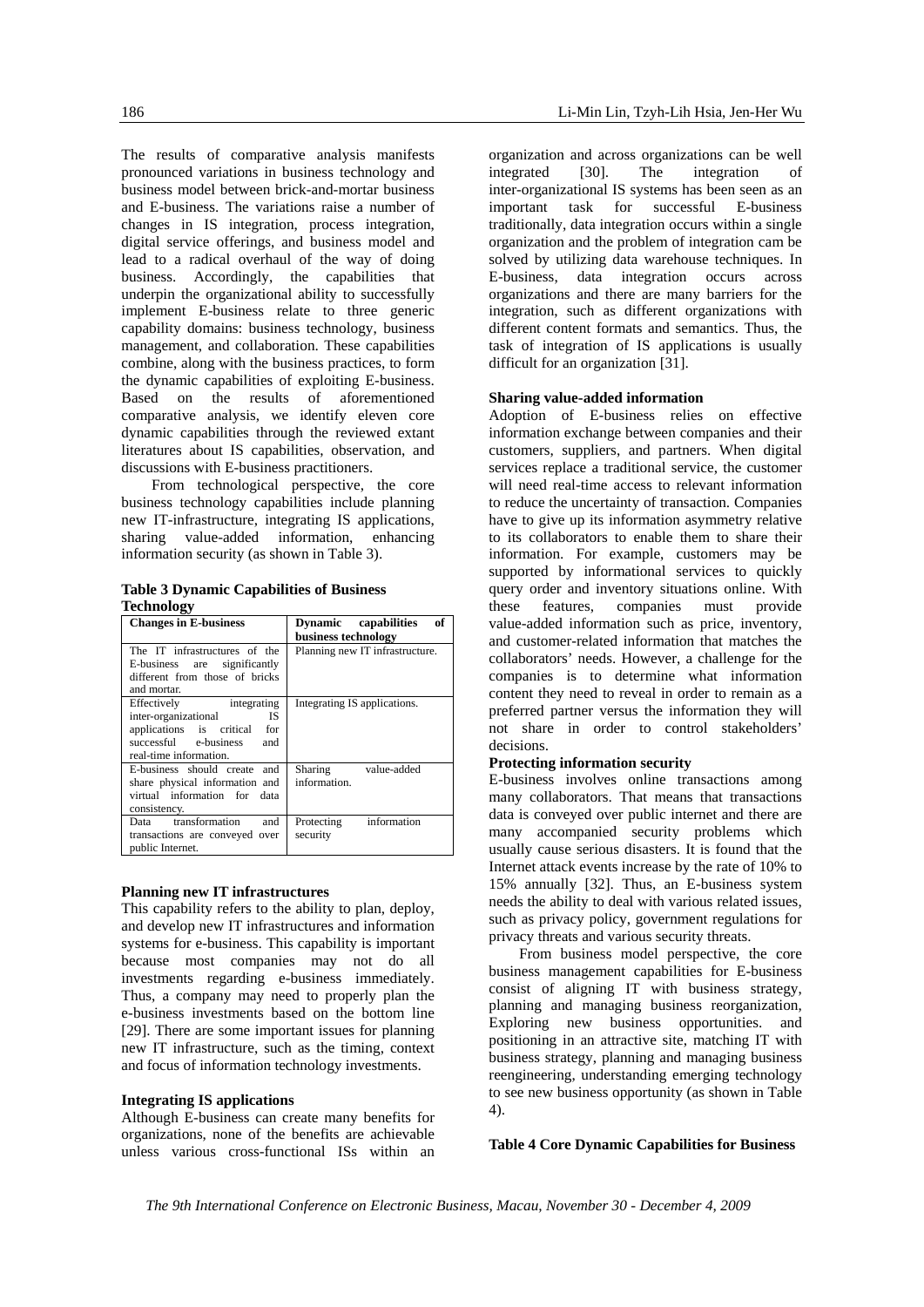| манаgешені                                                                                               |                                                           |
|----------------------------------------------------------------------------------------------------------|-----------------------------------------------------------|
| <b>Changes in E-business</b>                                                                             | of<br>Dynamic capabilities                                |
|                                                                                                          | business management                                       |
| IT is the core driver of<br>E-business and the alignment<br>of IT and business strategy is<br>important. | Aligning IT with business<br>strategy                     |
| E-business requires a wide<br>business<br>of<br>range<br>reorganization and process<br>reengineering.    | Planning and managing business<br>reorganization          |
| Internet provides many new<br>marketspace and business<br>opportunities.                                 | Utilizing new IT to explore new<br>business opportunities |

### **Management**

## **Aligning IT with business strategy**

Although a high proportion of organizations have announced their E-business plan, not all companies can obtain value or benefit from the implementation of the E-business [33]. The key point is not concerning whether the organization deploys E-business to take advantage of IT, but concerning how the organization deploys IT to match their business strategy [34].

#### **Planning and managing business reorganization**

E-business innovation has challenged conventional organizational forms and business model. Significantly redesigning traditional business model is necessary for the company to conduct new E-business model. The reorganization of business model and the reengineering of business processes in order for E-business requires the organization to establish new routines and norms and requires employees to learn new skills for the new processes [7]. These barriers can be treated as the knowledge barriers for developing E-business successfully.

#### **Exploring new business opportunities**

Although E-business benefits to organizations in creating value and enabling more efficient operations, it also creates new types of rivals which well utilize new business opportunities E-business innovation brings [35]. This capability is consist of the ability of sensing and seizing opportunities. The former ability refers to the ability of an organization to sense customer needs and technological opportunities. The later ability refers to the ability of an organization to seize the new market opportunities and technical opportunities which have been sensed by the organization. They also can be seen as business technology management capability [8].

In term of the collaboration, the core collaborating capabilities for E-business consist of managing and leading virtual market, integrating physical and virtual channels, sharing information to co-create value, dealing with global market and collaboration,

# **Table5 Core Dynamic Capabilities of**

**Collaboration** 

| <b>Changes in E-business</b>                                                                     | Dynamic capabilities of<br>collaboration           |
|--------------------------------------------------------------------------------------------------|----------------------------------------------------|
| The governance of E-business is<br>important for company in the<br>E-business value network.     | Managing and leading virtual<br>market development |
| E-business should integrate<br>physical and virtual channels<br>into a click-and-mortar channel. | Integrating physical<br>and<br>virtual channels    |
| Enhancing supply chain<br>relationships is the source of<br>business value co-creation.          | Co-creating business value                         |
| There are the challenges of<br>market and virtual<br>global<br>collaboration.                    | Dealing with global market<br>and collaboration    |

# **Managing and leading virtual market development**

Infinite virtual capacity is one of the most important E-business properties and utilization of the infinite virtual capacity will create additional profits [18]. However, in virtual world, customers virtually experience product features and service and employees and business partners virtually collaborate with each others. Many human contacts are eliminated [36]. Thus, the governance and of virtual market and channel is different from that of physical or traditional market, business process and channel.

## **Integrating physical and virtual channels**

Most E-business companies provide multiple distribution channels to satisfy customers' needs, including physical and online channels. For example, a customer can choose shopping online but paying in physical world. Effective integration of multiple channels can bring business maximum benefits.

#### **Co-creating business value**

In E-business, collaboration is a strategic resource of creating business value. For example, unlike traditional media which can only share business information to customers, online media is a two-way marketing communication in which customers requires information from a company and also provide useful information to the company. That is, the ability of an organization to share information to enhance supply chain relationships can co-create business value for the company and its collaborators [37].

# **Dealing with global market and collaboration**

Some challenges accompanied with E-business are created, such as the issues of culture, currency, and delivery. Supply chains becomes more dispersed because of global configuration and thus have given rise to the problem and complexity of coordinating flow of information and materials between an organization with supplier or customers in its supply chain [35].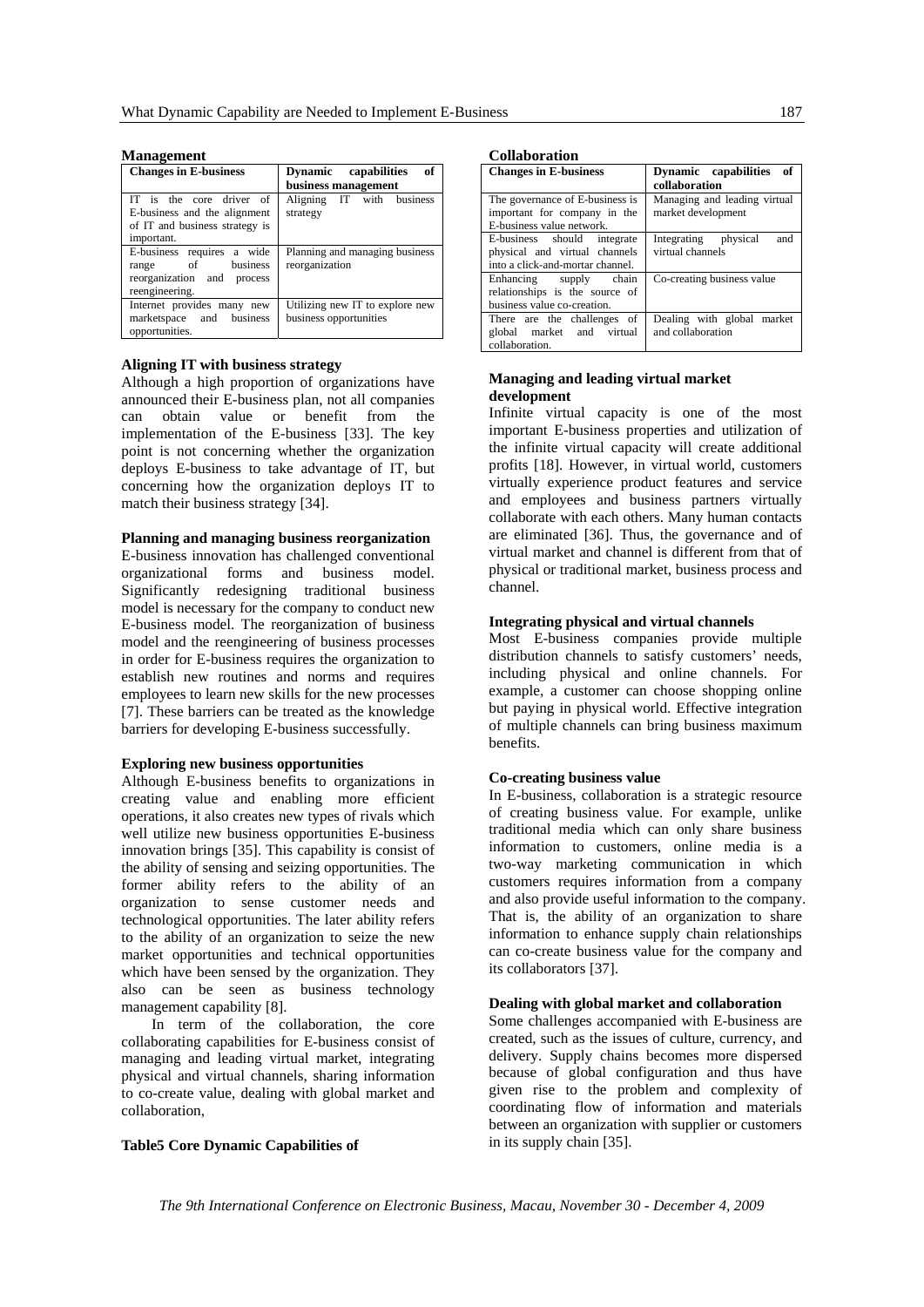## **Discussion and Conclusion**

The inductive results indicate that the transformation from brick-and-mortar business to E-business is radical, leading to massive changes in both areas: business technology and business model. We conclude that the change may render the incumbents' capabilities and experiences obsolete. It implies that the incumbents attempt to duplicate the previous business technology applications and business model to respond E-business is impractical. Conversely, in the face of the change, businesses must seriously rethink how they do business reorganization.

To assist the businesses successfully exploit E-business, we further identified several core capabilities for implementing E-business innovation. These capabilities fall into three distinct domains that must be balanced and be constantly reconfigured. One domain relates to the capabilities to utilize the emerging business technologies, while the second domain is the capabilities for the reinvention of the business model, and the third domain is the capabilities for the collaboration with customers, suppliers and business partners. It stresses the notion that the incumbents are unable to properly exploit E-business without a strong dynamic capabilities related to innovative using of IT, reinventing business models, successful collaborating with stakeholders. The implications of the results for the incumbents can be viewed in two ways. On the one hand, they need to develop uniquely innovative services and products through the secure IS platforms and inter-organizational processes, and on the other hand, they need to evaluate their business model that change the way company operated and how it interacts with its stakeholders.

Our research is positioned as an exploratory one seeking to extend the dynamic capabilities perspective to the E-business context. The results provide the incumbents with appropriate recommendations for responding the changes derived from E-business. It is valuable to enhance our understanding of the nature of E-business innovation and also for providing insights into the transformation from brick-and-mortar business to E-business.

#### **References**

- [1] Patel, K. and McCarthy, M. P. Digital Tr ansformation: The Essentials of eBusiness Leadership McGraw Hill, 2000.
- [2] Turban, E. D., King, J. L., and Viehland, D. *Ecommerce Commerce A Managerial Perspective,* Prentice Hall, 2004.
- [3] Zhuang, Y., "Does Electronic Business Cr

eate Value for Firms? An Organizational I nnovation Perspective," *International Jour nal of Electronic Commerce*, Vol. 6, No. 2, pp. 146-159, 2005.

- [4] Teece, D. J. Pisano, G., and Shuen, A. "Dynamic capabilities and strategic manag ement," *Strategic Management Journal*, vo l. 18, no. 7, pp. 509-533, 1997.
- [5] Wu, Jen-Her and Hsia, Tzyh-Lih, "Develo ping E-business Dynamic Capabilities: An Analysis of E-commerce Innovation from I-, M-, to U-commerce," *Journal of Org anizational Computing and Electronic Co mmerce*, Vol. 18, No. 2, pp. 1-17, 2008.
- [6] Wu, J.-H. and Hsia, T.-L. "Analysis of E-Commerce Innovation and Impact: A Hyp ercube Model," *Electronic Commerce Rese arch and Applications*, Vol. 3, No. 4, pp. 389-404, 2004.
- [7] Willcocks, L. P., Reynolds, P., and Feeny, D. F. "Evolving IS Capabilities to Lever age The External IT Services Market," *M IS Quarterly Executive,* Vol. 6, No. 3, pp. 127-145, 2007.
- [8] Hoque, F., Sambamurthy, V., Zmud, R., T rainer, T., and Wilson, C. *Wining The 3-L egged Race,* Prentice Hall, New Jersey, 2 006.
- [9] Ross, J. W., and Beath, C. M., "Sustainab le IT Outsourcing Success: Let Enterprise Architecture Be Your Guide," *MIS Quart erly Executive,* Vol. 5, No. 4, pp.181-192, 2006.
- [10] Markus, M. L. "Technochage management: using IT to drive organizational change," *Journal of Information Technology,* vol. 19, pp. 3-19, 2004.
- [11] Damanpour, F., "Organizational Innovation: A Meta-analysis of Effects of Determina nts and Moderators," *Academy of Manage ment Journal*, Vol. 34, pp. 355-590, 1991.
- [12] Zwass, V., "Electronic commerce and orga nizational innovation: aspects and opportu nities," *International Journal of Electronic Commerce*, vol. 7 no. 3, pp. 7-37, 2003.
- [13] Barua, A. Konana, P., Winston, A., and Y in, F., "An Empirical Investigation of Net -Enabled Business Value," *MIS Quarterly*, Vol. 29, No. 2, pp. 254-279, 2005.
- [14] Weill, P. and Vital, M., "What IT Infrastr ucture Capabilities Are Needed to Implem entant E-Business Models?" *MIS Quarterl y Executive*, Vol. 1, No. 1, 2002, pp. 17- 34
- [15] Rai, A., Patnayakuni, R., and Seth, N., "Firm Performance Impacts of Digitally E nabled Supply Chain Integration Capabiliti es," *MIS Quarterly,* Vol. 30, No.2, 2006,